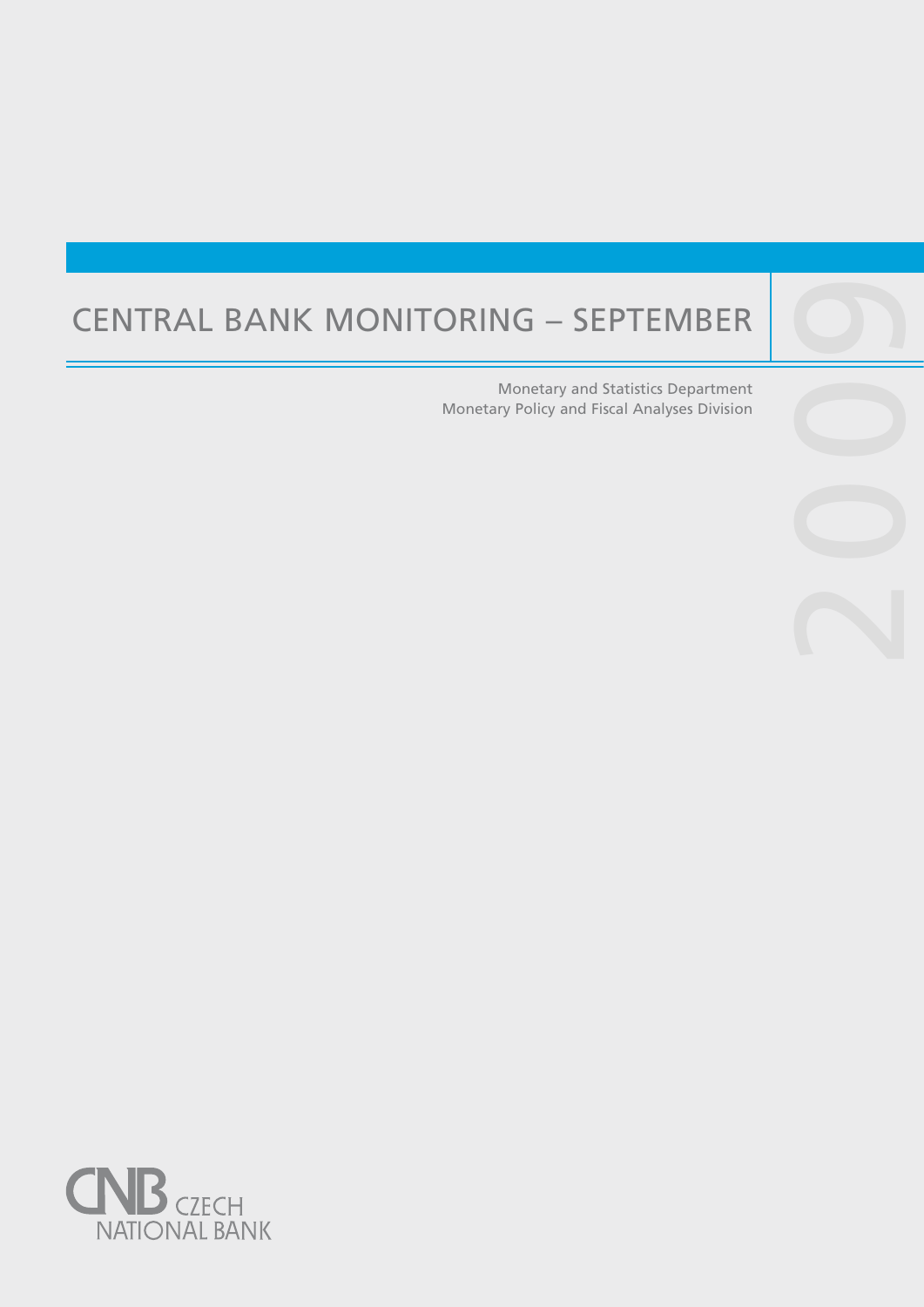# **In this Issue**

*The past three months have again seen the continuation of monetary policy easing through both interest rate cuts, or in the case of key central banks, in the form of the continuing application of non-conventional monetary policy instruments. Central banks thus responded to weak economic activity and low, in many countries even negative, inflation. "Spotlight" is devoted to the ways of abandoning non-conventional monetary policy instruments, i.e. "exit strategy". It is followed by A. Haldane's speech on the lessons which the global financial crisis has taught the world economy.* 

# **1. Latest monetary policy development at selected central banks**

|                                      | Euro area (ECB)                              | <b>USA (Fed)</b>                                   | <b>United Kingdom (BoE)</b>                |
|--------------------------------------|----------------------------------------------|----------------------------------------------------|--------------------------------------------|
| Inflation target                     | $< 2\%$ <sup>1</sup>                         | n.a.                                               | 2%                                         |
| <b>MP</b> meetings<br>(rate changes) | 2 Jul (0.00)<br>6 Aug (0.00)<br>3 Sep (0.00) | $23 - 24$ Jun (0.00)<br>$11 - 12$ Aug (0.00)       | $8 - 9$ Jul $(0.00)$<br>$5 - 6$ Aug (0.00) |
| Current basic rate                   | 1.00%                                        | $0 - 0.25%$                                        | 0.50%                                      |
| Latest inflation                     | $-0.2\%$ (Aug 2009) <sup>2</sup>             | -2.1% (Jul 2009)                                   | 1.8% (Jul 2009)                            |
| <b>Expected MP meetings</b>          | 8 Oct<br>5 Nov<br>3 Dec                      | $22 - 23$ Sep<br>$3 - 4$ Nov                       | $9 - 10$ Sep<br>$7 - 8$ Oct<br>$4 - 5$ Nov |
| Other expected events                | 3 Dec: publication of<br>forecast            | 9 Sep. 21 Oct. 2 Dec:<br>publication of Beige Book | 11 Nov: publication of IR <sup>4</sup>     |
| Expected rate movements <sup>3</sup> |                                              |                                                    |                                            |

|  |  |  | Key central banks of the Euro-Atlantic area |  |
|--|--|--|---------------------------------------------|--|
|--|--|--|---------------------------------------------|--|

 $1$  ECB definition of price stability according to the ECB;  $^2$  preliminary estimate;  $^3$  The direction of the expected change in rates in the coming three months is taken from the Consensus Forecast survey; <sup>4</sup> Inflation Report



The Fed, ECB and BoE, owing to very low or almost zero interest rates, continued in their expansionary effect on their economies through the non-conventional monetary policy instruments (see Spotlight in the [previous Central Bank Monitoring](http://www.cnb.cz/m2export/sites/www.cnb.cz/cs/menova_politika/monitoring_centralnich_bank/download/0902_mcb.pdf)). The ECB is facing a low domestic demand and weak domestic inflation pressures. However, during August, external demand saw a recovery, there were moderate signs of the improvement of sentiment and confidence indicators and a fall in industrial production came to a halt. The **Fed** continues in its non-conventional monetary policy in an effort to ease monetary conditions, with purchases of debt instruments being likely to be completed in October 2009. A decline in economic activity was halted and financial market conditions further improved. Household consumption also stopped falling, however it remains subdued due to the weak labour market. The **BoE** left its key rate unchanged and continued to purchase securities, particularly government bonds. At its August meeting, the BoE increased its planned volume of purchases of debt securities by GBP 50 billion to GBP 175 billion (as of 27 August 2009, purchases were made worth GBP 137 billion).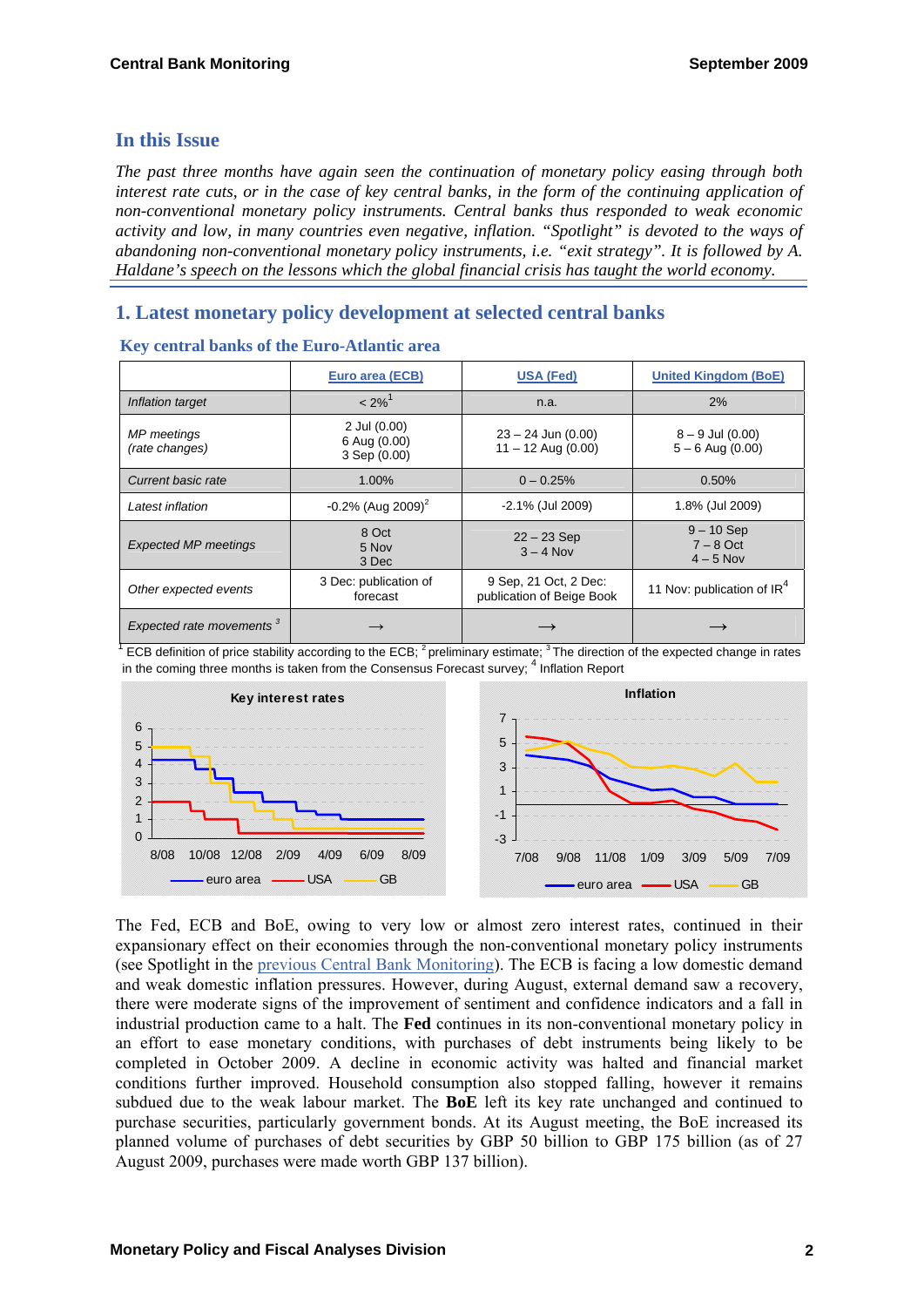|                                                | <b>Sweden (Riksbank)</b>                                | <b>Hungary (MNB)</b>                              | <b>Poland (NBP)</b>                                                   |
|------------------------------------------------|---------------------------------------------------------|---------------------------------------------------|-----------------------------------------------------------------------|
| Inflation target                               | 2%                                                      | 3.0%                                              | 2.5%                                                                  |
| MP meetings<br>(rate changes)                  | 8 Jul (-0.25)<br>2 Sep (0.00)                           | 22 Jun (0.00)<br>27 Jul (-1.00)<br>24 Aug (-0.50) | $23 - 24$ Jun (-0.25)<br>$28 - 29$ Jul (0.00)<br>$25 - 26$ Aug (0.00) |
| Current basic rate                             | 0.25%                                                   | 8.00%                                             | 3.50%                                                                 |
| Latest inflation                               | $-0.9\%$ (July 2009)                                    | 5.1% (July 2009)                                  | 3.6% (July 2009)                                                      |
| <b>Expected MP meetings</b>                    | 21 October                                              | 28 Sep<br>19 Oct<br>23 Nov                        | $29 - 30$ Sep<br>$27 - 28$ Oct<br>$24 - 25$ Nov                       |
| Other expected events                          | 22 Oct: publication of<br><b>Monetary Policy Report</b> | 25 Nov: publication of IR <sup>4</sup>            | 28 Oct: Publication of IR <sup>4</sup>                                |
| <b>Expected rate</b><br>movements <sup>3</sup> |                                                         |                                                   |                                                                       |

<sup>4</sup> Inflation Report



The **Riksbank** decided in July to cut its key interest rate by 0.25 p.p. to 0.25% and clarified, that it was going to leave this low key rate unchanged until autumn of 2010. The deposit rate broke through a zero level and was set at -0.25%. Due to the fact, that the key interest rate bottomed out, the economic development continues to be weak and the situation in the financial markets has is still not normal, the Riksbank has decided to take supplementary measures to ease monetary policy. The Riksbank will extend loans to banks of up to SEK 100 billion at a fixed interest rate with maturity of 12 months. According to the Riksbank, this measure should contribute to lowering the interest rate on corporate and household loans. At the September meeting, the Riksbank pointed out that GDP growth in Q2 had been slightly stronger than expected.

The **MNB** returned after a pause to monetary policy easing and cut the interest rates in two steps, by 1.00 p.p. and by 0.50 p.p., to 8%. The year-on-year inflation rate in Hungary rose from 3.7% in June to 5.1% in July, owing to a rise in indirect taxes. This increase can be viewed as temporary. The strong contraction of the Hungarian economy was attributable to a decline in domestic demand brought about by a significant decrease in fixed investment and inventories of firms. The economic recovery in Hungary is expected in 2010. According to the MNB, the biggest risk to the inflation long-term outlook is growth in inflation expectations in response to previous inflation shocks.

The **NBP** cut its key interest rates by 0.25 p.p. to 3.50% in June. At its meeting in July and August left its interest rates unchanged. Even despite the subdued economic activity and the industrial production fall, positive signals can be observed from the indicators of economic sentiment. GDP growth in Q2 not only remained positive, but compared to Q1, even picked up. The July inflation was slightly above the upper boundary of the inflation-target tolerance band, with tobacco prices growing due to the change in indirect taxes and increasing fuel prices contributing to rise in inflation. According to the NBP Council, the probability that inflation in the medium term will be below the inflation target is higher, than that it will be above the inflation target.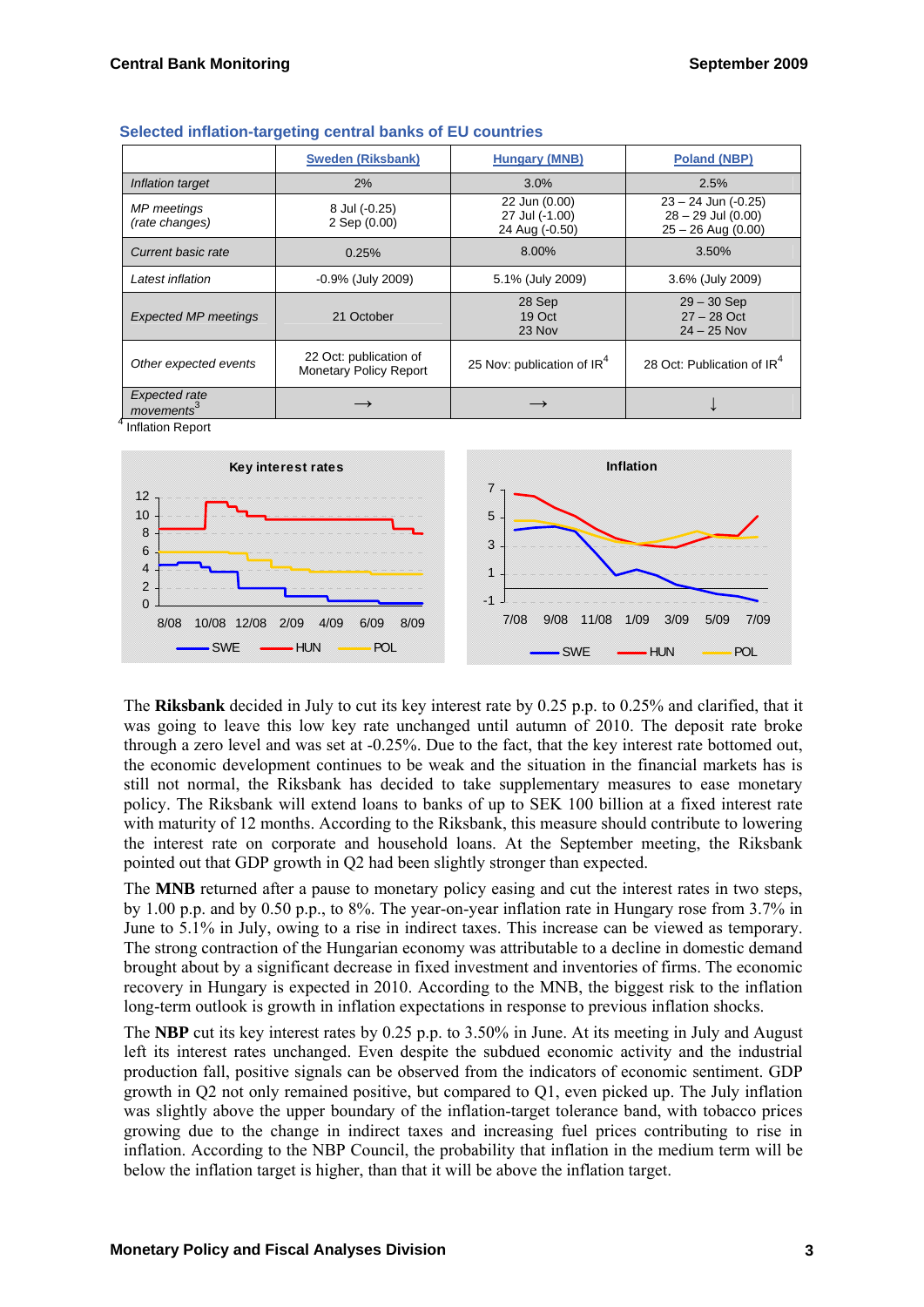|                               | $\sim$<br>$\overline{\phantom{a}}$     |                                                 |                                      |
|-------------------------------|----------------------------------------|-------------------------------------------------|--------------------------------------|
|                               | Norway (NB)                            | <b>Switzerland (SNB)</b>                        | <b>New Zealand (RBNZ)</b>            |
| Inflation target              | 2.5%                                   | $< 2\%$                                         | $2%^{6}$                             |
| MP meetings<br>(rate changes) | 17 Jun (-0.25)<br>12 Aug (0.00)        | 18 Jun (0.00)                                   | 11 Jun (0.00)<br>30 Jul (0.00)       |
| Current basic rate            | 1.25%                                  | $0 - 0.75\%$                                    | 2.50%                                |
| Latest inflation              | 2.2% (July 2009)                       | - 1.2% (July 2009)                              | 1.9% (Q2 2009)                       |
| <b>Expected MP meetings</b>   | 23 Sep<br>28 Oct                       | 17 Sep                                          | 10 Sep<br>29 Oct                     |
| Other expected events         | 28 Oct: publication of IR <sup>4</sup> | 1 Oct: publication of<br>Monetary policy report | 10 Sep: Monetary policy<br>statement |
| Expected rate<br>movements    |                                        |                                                 |                                      |

#### **Other selected inflation-targeting countries**

 $^{4}$  Inflation Report ;  $^{5}$  Chart displays the centre of the band;  $^{6}$  The centre of the band:  $1-3\%$ 



The **Norges Bank (NB)** continued to ease its monetary policy in June and lowered its key rate by 0.25 p.p. to 1.25%. This was a reaction to a lower outlook for wage growth, low capacity utilisation and the possibility of inflation falling below the target. According to the Norges bank's outlook and the assessment of general risks, the key rate reduction had been appropriate in June. The August meeting, affected by more favourable news, particularly regarding production and employment, did not bring any further easing of monetary policy and Governor Svein Gjedrem indicated that the key rate may be increased sooner than assumed at the June meeting.

The **Swiss National Bank (SNB)** did not change the corridor for its key interest rate (LIBOR on the Swiss franc-denominated deposits), but continued its expansive monetary policy through unconventional instruments. The SNB continues to provide liquidity and purchase private bonds denominated in CHF in order to decrease the risk premium in this segment. According to the forecast, the inflation outlook for 2010 increased slightly, from the original 0.1% to 0.4%.

The **RBZN** left its key interest rates unchanged at 2.50%. The outlook for economic activity remains weak, its recovery should be slow. The outlook for inflation indicates a temporary fall to below the lower boundary of the target band at the end of 2009. Inflation should return to its target at the start of 2010. Lower-than-expected inflationary pressures still provide a slight room for key rate reduction. Governor A. Bollard expects the key rate to be at the current level until the second half of 2010, but at the same time he did not exclude its slight lowering in the forthcoming quarters.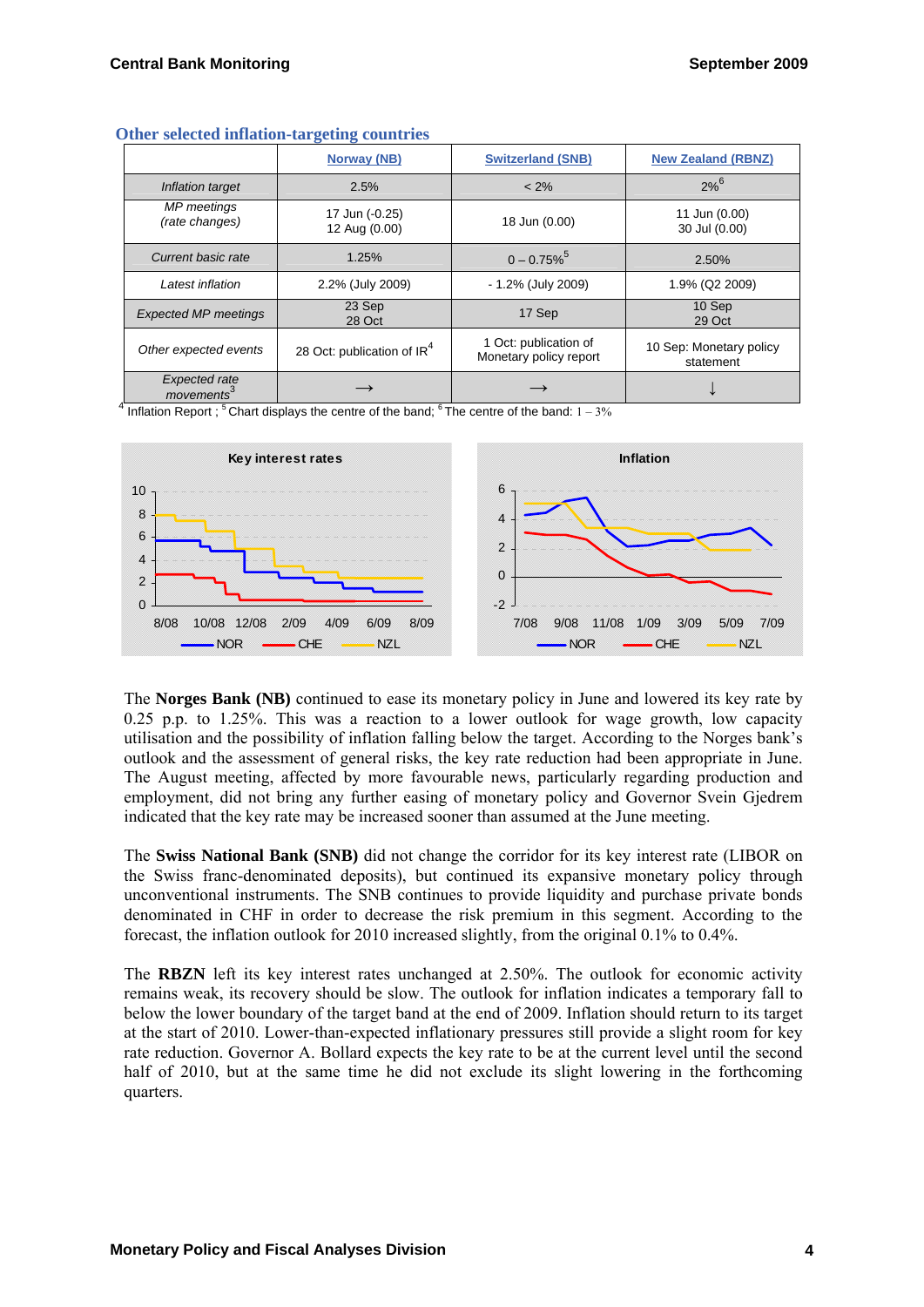# **2. News**

# **[The Fed extends its liquidity programmes …](http://www.federalreserve.gov/newsevents/press/monetary/20090625a.htm)**

Although the financial market conditions have gradually improved, there are still problems in some areas. To ensure the availability of loans to businesses and households, some programmes have been extended until the start of 2010. The Asset-Backed Commercial Paper Money Market Mutual Fund Liquidity Facility (AMLF), The Commercial Paper Funding Facility (CPFF), The Primary Dealer Credit Facility (PDCF) and The Term Securities Lending Facility (TSLF) have been extended until 1 February 2010. Other changes include, besides the extension of swap lines with other world central banks, a gradual reduction in the size of TAF (term auction facility). Because of the excess of funds' supply over demand, the size of TAF auctions was decreased from USD 150 billion to USD 125 billion in July and [USD 100 billion in August](http://www.federalreserve.gov/newsevents/press/monetary/20090724a.htm).

# **[…the TALF programme has been extended as well…](http://www.federalreserve.gov/newsevents/press/monetary/20090817a.htm)**

Owing to the problems persisting on the markets of asset-backed securities (ABS) and commercial mortgage-backed securities (CMBS), the Fed and the US Ministry of Finance extended the TALF programme for lending against newly issued ABS and the existing CMBS until the end of March 2010. The TALF lending against newly issued CMBS has been extended until the end of June 2010. The expansion of collateral eligible for the TALF is not expected at present.

#### **[….and the Fed starts to issue monthly reports on its credit and liquidity programmes](http://www.federalreserve.gov/newsevents/press/monetary/20090610a.htm)**

The first monthly report on Federal Reserve Credit and Liquidity Programs and the Balance Sheet which releases the data on borrowing and collateral including the number of borrowers and borrowing amounts by type of institution, collateral by type and credit rating, and data on the concentration of borrowing, was issued in June. The report also includes information on liquidity swap line usage by country or the development of the individual Fed programmes. The reports should be [published](http://www.federalreserve.gov/monetarypolicy/bst_reportsresources.htm) approximately two weeks after the end of month.

## **[Ben S. Bernanke nominated for the second term as Fed Chairman](http://www.whitehouse.gov/the_press_office/Remarks-By-The-President-and-Ben-Bernanke-at-the-Nomination-of-Ben-Bernanke-For-Chairman-Of-the-Federal-Reserve/)**

The US President Barack Obama announced on 25 August 2009 the nomination of Ben S. Bernanke for Fed Chairman. Mr Bernanke's first four-year term as Fed Chairman ends in January 2010. The nomination has still be approved by the Senate.

# **[ECB, BoE and SNB extend swap lines with Fed and continue to provide dollar liquidity](http://www.ecb.int/press/pr/date/2009/html/pr090625.en.html)**

The temporary bilateral currency arrangements (swap lines) between the Fed, the ECB, the Bank of England and the Swiss National Bank whereby the central banks make foreign currency liquidity available to one another have been extended until 1 February 2010. At the same time, the above European central banks will continue to provide dollar liquidity at terms of 7 to 84 days at least until the end of September 2009. Given the improved conditions on the financial market and the limited demand, the dollar liquidity-providing operations at terms of 28 days were discontinued.

# **[ECB and SNB continue to provide franc liquidity](http://www.ecb.int/press/pr/date/2009/html/pr090625_1.en.html)**

The ECB in agreement with the Swiss National Bank will continue conducting one-week Swiss franc liquidity-providing swap operations until at least 31 October 2009 to support further improvements on the franc money market.

# **Bank of England introduces the Secured Commercial Paper Facility…**

At the end of July, the Bank of England introduced the Secured Commercial Paper Facility (SCP) to support the provision of liquidity to a broad range of companies. The SCP will offer to buy securities backed by assets (e.g. trade receivables), whose quality will be consistent with the requirements of the Asset Purchase Facility (APF) programme. The Facility will be available from August 2009 until the extraordinary conditions on the corporate credit market, which are disturbing the financing of real economic activity, have faded.

 **[…and in August the BoE increases the size of the Asset Purchase Facility programme and](http://www.bankofengland.co.uk/publications/news/2009/063.htm)**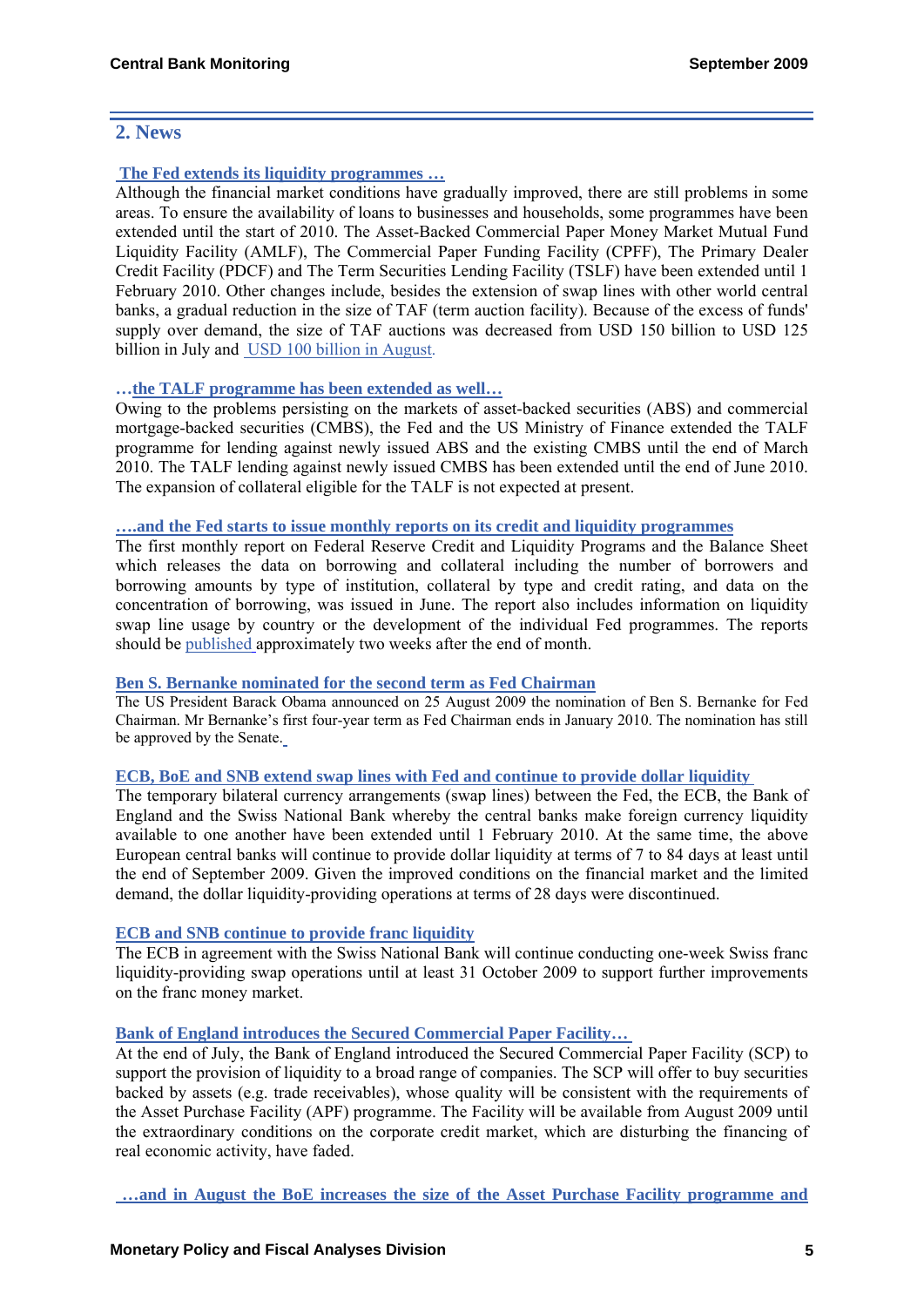#### **changes its approach to reserve provision**

In August, the Bank of England decided to increase the size of the Asset Purchase Facility (APF) programme by GBP 50 billion to GBP 175 billion. At the same time, it extended the group of British government bonds (gilts) that may be purchased. These at present include all common government bonds with minimal residual maturity longer than three years. The BoE at the same time cancelled open market operations for weekly liquidity provision and will provide reserves only in long-term open market repo operations.

#### **Norges Bank provides a loan to the International Monetary Fund**

The Norges Bank provided a borrowing facility to the International Monetary Fund amounting to NOK 30 billion with a five year maturity. The loan was approved by the Norwegian Parliament on 15 June 2009. The main reason is to ensure that the IMF has sufficient lending capacity to finance loans to countries experiencing balance of payments problems.

#### **[Riksbank extends the swap line with the Fed](http://www.riksbank.com/templates/Page.aspx?id=31979) and uses th[e swap line with the ECB](http://www.riksbank.com/templates/Page.aspx?id=31855)…**

The Riksbank borrowed EUR 3 billion from the ECB within the swap line, which had been agreed already in 2007 up to EUR 10 billion. The reason is to strengthen foreign currency reserves in an effort to ensure the Riksbank's readiness to safeguard financial stability including the stability of payment systems in Sweden.

#### **…and reaches the bottom [rate level and introduces new loans to banks](http://www.riksbank.com/templates/Page.aspx?id=32047)**

In July, the Riksbank decreased the repo rate to 0.25%, the marginal lending facility to 0.75% and the deposit rate to -0.25%. According to the bank, the financial market situation is still not normal, although the rates have reached the lower limit. For this reason, a supplementary measure has been introduced in the form of loans totalling SEK 100 billion to the banks at a fixed interest rate and with a maturity of 12 months. This measure should help to reduce client interest rates for companies and households.

## **[Swiss Reference Rates](http://www.snb.ch/en/mmr/reference/pre_20090825/source/pre_20090825.en.pdf)** [–](http://www.snb.ch/en/mmr/reference/pre_20090825/source/pre_20090825.en.pdf) **[new rates for Swiss financial markets](http://www.snb.ch/en/mmr/reference/pre_20090825/source/pre_20090825.en.pdf)**

The Swiss National Bank and SIX Swiss Exchange Ltd have launched [new reference rates](http://www.snb.ch/en/ifor/finmkt/id/finmkt_repos_saron) for Swiss financial markets, Swiss Reference Rates. These rates will be based on transactions concluded and tradable Swiss franc repo interbank market quotes. They will be calculated for a term spectrum ranging from overnight to six months. The Swiss Average Rate Overnight (SARON) replaced the previously used repo overnight index and will be a basis for determining the franc's yield curve.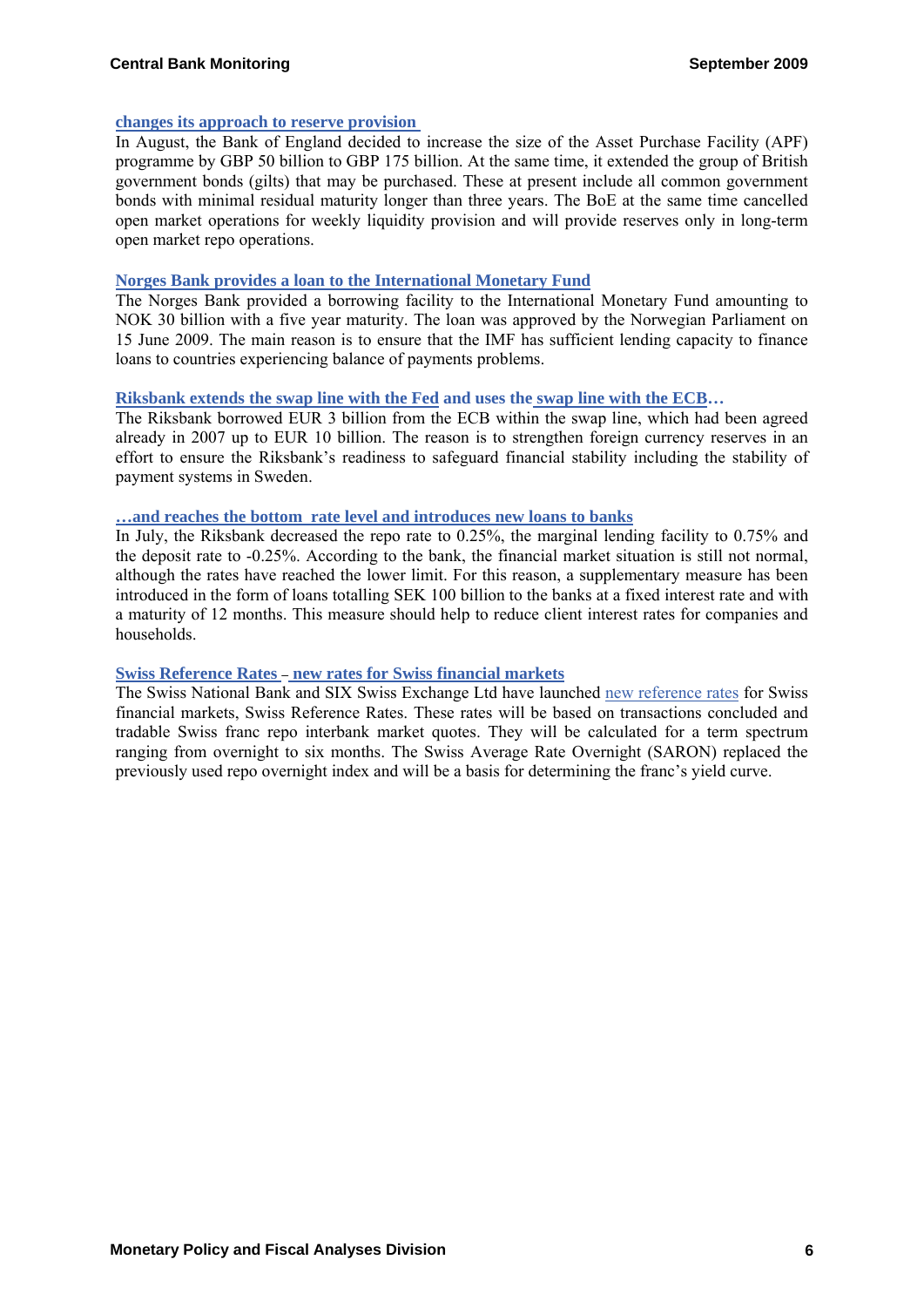# **3. Spotlight: Exit strategy from non-conventional monetary policy**

*The previous Central Bank Monitoring discussed non-conventional monetary policy and its instruments as applied by selected central banks (the ECB, the Fed, the BoE and the SNB). We introduced the instruments that individual banks are currently using to ease monetary conditions, i.e. to reduce yields on selected financial asset classes in the situation of the global financial and economic crisis. In this* Spotlight *we take a look at considerations and options relating to the termination of the implementation of non-conventional monetary policy, or the so-called exit strategy.* 

The implementation of non-conventional monetary policy is associated with a considerable degree of uncertainties and risks. Such uncertainties and risks reflect the fact that the introduction of such policy leads central banks to temporarily leave the familiar and well-tested framework of standard monetary policy whose channels of the transmission mechanism are at least broadly known. Given all the said uncertainties, it is naturally necessary to set the timing of the launching of the operations, their volume as well as a particular counterparty for the operation when introducing specific nonconventional instruments – thus, to draw up a relatively precise strategy for the "entry" to the given market or the introduction of the market support programme.

However, this necessary "entry" strategy should be followed by an equally important "exit" strategy. It lays down the manner of exiting a particular market or programme and estimates related effects. The prevailing view is that in the optimum case, the exit strategy should be outlined before the actual entry to a particular market or before a programme is launched. Central banks should be aware of the measures to which they will have to resort at a time when it will be necessary to terminate the easing of monetary policy, while rising inflationary pressure will, by contrast, require tighter monetary policy.

There is a view in the central bankers' discussions that the timing and the speed of withdrawing nonconventional instruments from the central bank's instruments, thus from the economy, are the key parameters when formulating and implementing the exit strategy. An early withdrawal of the measure may undermine the emerging economic recovery. By contrast, a belated decision in this matter may endanger the medium-term balance of the economy and the financial sector. The phase of withdrawing the measures from the economy should respect not only the narrower monetary-policy targets and the inflation outlook but also the need to maintain and strengthen financial stability and to renew an efficient functioning of the banking sector. Of course, central banks should not use such forms of non-conventional monetary policy, effects of which would be difficult to eliminate in a period of monetary policy tightening. Where a central bank's non-conventional monetary instruments and a government's fiscal measures to support the financial sector were combined, it seems appropriate to coordinate the formulation and implementation of the exit strategy between the two policy authorities. It may be also necessary to coordinate the exit strategies between individual central banks or states. The exit strategy may be regarded specifically with respect to a particular nonconventional monetary policy instrument used (see the items below), where Item  $2 -$  Exit strategy from the purchase of debt securities seems to be most problematic.

## **1. Exit strategy from lending programmes to support liquidity**

The programmes were introduced in order to ease financing conditions on certain financial asset markets and the interest in such programmes was associated with the intensity of stress in the financial sector. The programmes  $-\tilde{\text{particularly}}$  those by the Fed<sup>[1](#page-6-0)</sup> – were formed in such a manner

<span id="page-6-0"></span> 1 Programmes focusing on Primary dealers – *Primary Dealer Credit Facility (PDCF) and Term Securities Lending Facility (TSLF)*; Programmes focusing on particular markets and entities operating on them – *Asset Backed Commercial Paper Money Market Mutual Fund, Liquidity Facility (AMLF). Commercial Paper Funding Facility (CPFF), Money Market Investors Funding Facility (MMIFF), Term Asset-Backed Securities Loan Facility (TALF)*.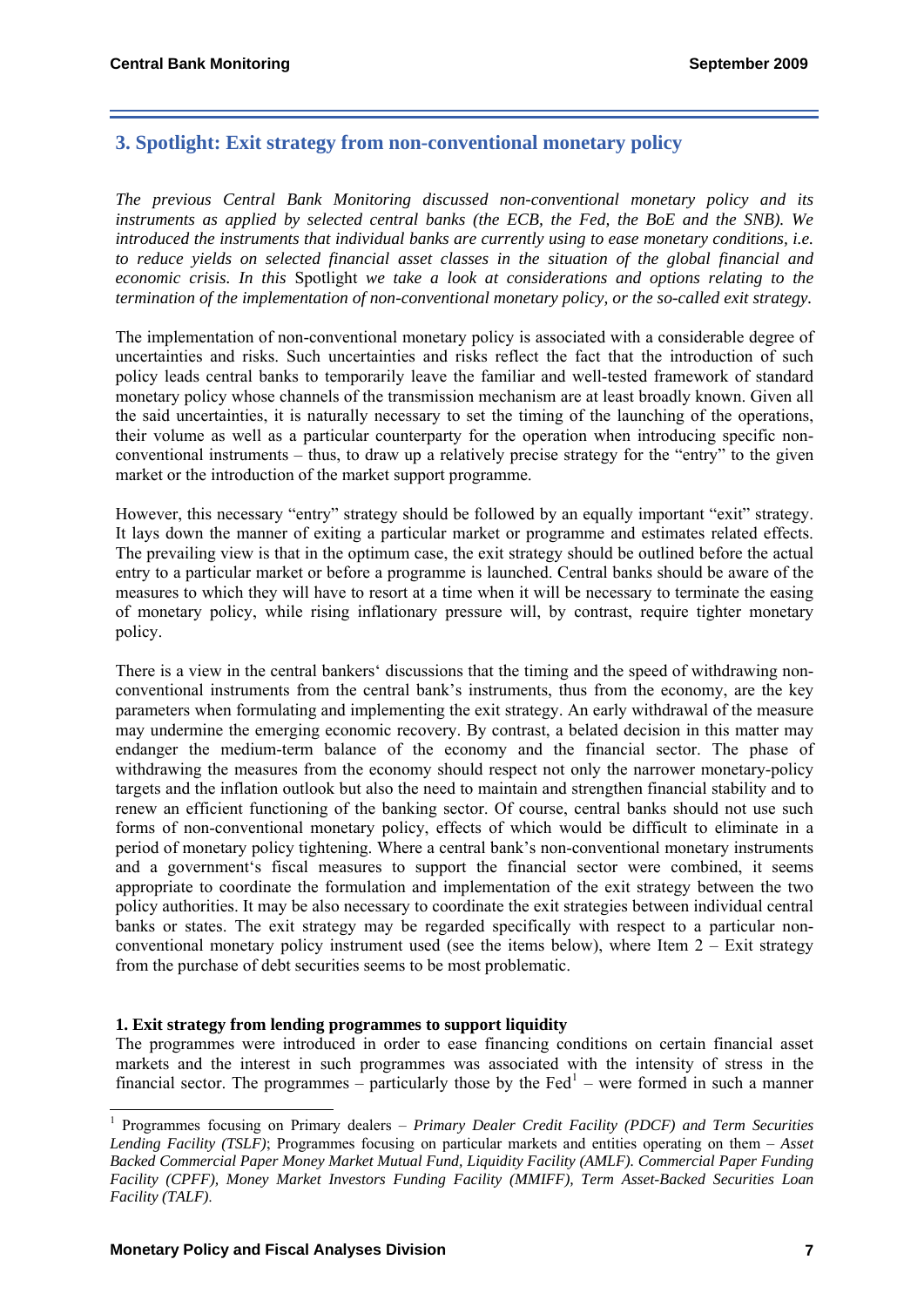that the exit is to some extent automatic – with the improving conditions on the markets concerned. Most Fed programmes explicitly include a clause that programmes will cease to be in operation once the conditions on markets have improved.<sup>[2](#page-7-0)</sup> It has been also suggested that these programmes should be terminated in 2010. The latest developments suggested a declining trend in the use of these programmes; in particular, volumes of short-term lending fell by more than half (from USD 1.5 trillion at the end of 2008 to USD 600 billion in July 2009). With the volume of the applied liquidity instruments decreasing, there will also be a decline in the monetary base, which is affected by these programmes.

The **BoE** launched the [Special Liquidity Scheme](http://www.bankofengland.co.uk/markets/marketnotice090203c.pdf) in April 2008, in which it allowed banking sector institutions to temporarily swap some of their illiquid assets for UK Treasury Bills. The option to apply to the scheme closed at the end of January 2009 and the participating entities are allowed to hold the "borrowed" highly liquid assets for up to three years. The exit strategy in this programme specified in advance the approximate time and volume frames.

**The exit strategy from ECB's refinancing programmes** theoretically means an adjustment to the conditions of the main liquidity-providing tender. It is provided at a fixed rate (currently at 1% for the 12M tender) with full allotment. We estimate that the exit strategy will probably be in this case a restoration of the original conditions. The tender will be thus probably again provided at a variable interest rate based on the auction, a specific volume of funds will be set for each tender, and maturity will probably be reduced to a maximum of 3 months. The conditions for collateral accepted will probably be tightened again. However, the ECB has not officially commented closer on the restoration of the original conditions.

# **2. Exit strategy from purchases of debt securities**

By purchasing debt securities (for example, government and private bonds), a central bank expands its securities portfolio. The exit strategy from this form of non-conventional monetary policy can then be understood in two ways. In the narrower sense, as a termination of purchases of bonds; in the wider sense, as activities leading to the elimination of effects generated by previous purchases of bonds. Even in the case of these activities, there are in principle two potential procedures for the central bank:

- (a) It is possible to **hold** the bonds **until maturity** and to collect coupon payments while holding the bonds and principal at the end of their maturity, whereby there will be no additional impulses affecting the prices and bond yields or fluctuations or more serious distortions on the bond market. At the same time, when holding these bonds until maturity, liquidity issued by previous purchases, e.g. in the form of reverse repos, can be sterilised.
- (b) It is possible to **sell the bonds** in a situation when it is clear that economic activity has recovered and key interest rates have bounced from the bottom. Sales will push prices of bonds downwards and their yields upwards. It is thus clear that bonds will probably not be sold on a mass scale at a single moment but the sale will be divided into several phases in compliance with the central bank's strategy reflecting its view of the economy and inflation and based on its knowledge of the given bond market. A gradual sale should not disturb stability of markets and lead to their volatility.

Specific procedures of individual central banks are likely to vary due to the volumes of purchased bonds, characteristics of individual markets and the chosen strategy.

## **3. Exit strategy from the obligation to keep nominal interest rates low**

The Swedish central bank – Riksbank – communicated a commitment to maintain the key interest rate (repo rate) at a very low level for a time. After the last cut in the repo rate to 0.25% on [2 July 2009, it](http://www.riksbank.com/templates/Page.aspx?id=32047)  [clarified](http://www.riksbank.com/templates/Page.aspx?id=32047) its communication and declared its willingness to maintain the repo rate at 0.25% until

-

<span id="page-7-0"></span><sup>2</sup> Their introduction was explicitly conditional on persisting *"unusual and exigent circumstances"*.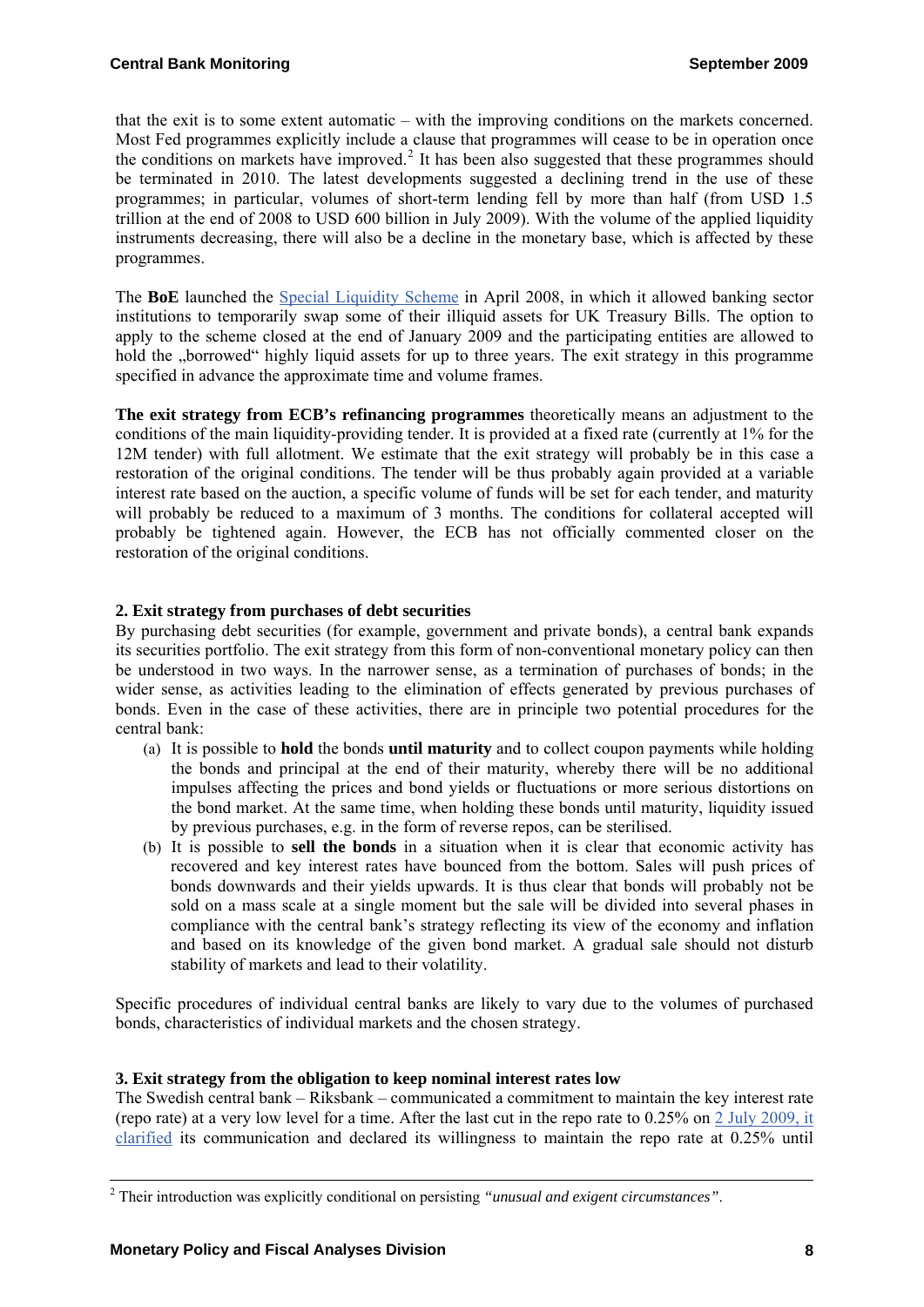autumn  $2010<sup>3</sup>$  $2010<sup>3</sup>$  $2010<sup>3</sup>$ .

We believe that the exit strategy from the publicly declared commitment is possible either upon expiry of the time horizon of the declared commitment or if an increase in inflation or its outlook is reached. An immediate exit from the commitment would come into question if there was a danger of a sizeable overshooting of the inflation target. The central bank's credibility and communication are in this case the key parameters of a successful exit strategy from this form of non-conventional monetary policy.

#### **Combination of measures is most probable and the timing is important**

The key question is whether to withdraw all non-conventional measures from the economy first and only then to increase interest rates or whether to take all these measures simultaneously. The decision on the timing and the manner of the exit strategy is not trivial.

In this context, [Quarterly Bulletin 2009](http://www.bankofengland.co.uk/publications/quarterlybulletin/qb090201.pdf) (p. 98) issued by the BoE gives options for an exit strategy and simultaneous monetary policy tightening at a time when the outlook for inflation is expected to rise above the 2% inflation target. In order to tighten monetary policy, (i) a combination of instruments can be used, consisting in an increase in the key interest rate and simultaneous sales of purchased assets (government bonds); or (ii) the BoE may issue treasury bills which should reduce the volume of liquidity, without having to sell financial assets in the BoE's balance sheet. The decision on the way of tightening monetary policy will depend on the Bank of England's Monetary Policy Committee.

Fed Chairman Ben Bernanke outlined the exit strategy of the US central bank within his [hearing](http://www.federalreserve.gov/newsevents/testimony/DBBB5C9F26B6440AA4A21E104A61577A.htm)  [before the Congress.](http://www.federalreserve.gov/newsevents/testimony/DBBB5C9F26B6440AA4A21E104A61577A.htm) The FOMC plans to use the following tools (or their combination) to withdraw its policy stimulus in a smooth and timely manner as needed: (i) to raise the rate on interest paid on reserve balances of commercial banks held with the Fed; (ii) to drain additional liquidity from the system by conducting reverse repurchase agreements; (iii) to offer banks term deposits or to issue Federal Reserve bills; and (iv) to sell long-term securities on the open market. According to Bernanke, this strategy will allow Fed to raise the market interest rate and to curb growth in money and credit aggregates.

In conclusion to the above mentioned considerations and information, it should be reminded that one of the coveted effects of non-conventional monetary policy is a lowering of the real interest rate. Amid zero nominal interest rates, this can be reached by increasing inflation expectations. However, the increase in inflation expectations must not exceed a reasonable level as their long-term anchoring at low levels is a precondition for balanced economic developments in future and for fulfilling objectives of central banks in the form of price stability. An appropriately chosen and communicated exit strategy of non-conventional monetary policies should prevent an excessive rise in inflation expectations and, at the same time, help maintain credibility of central banks' long-term objectives.

-

<span id="page-8-0"></span><sup>&</sup>lt;sup>3</sup> [The previous monetary policy meeting](http://www.riksbank.com/templates/Page.aspx?id=31356) resulted in an announcement of willingness to maintain the repo rate at a low level until the start of 2011.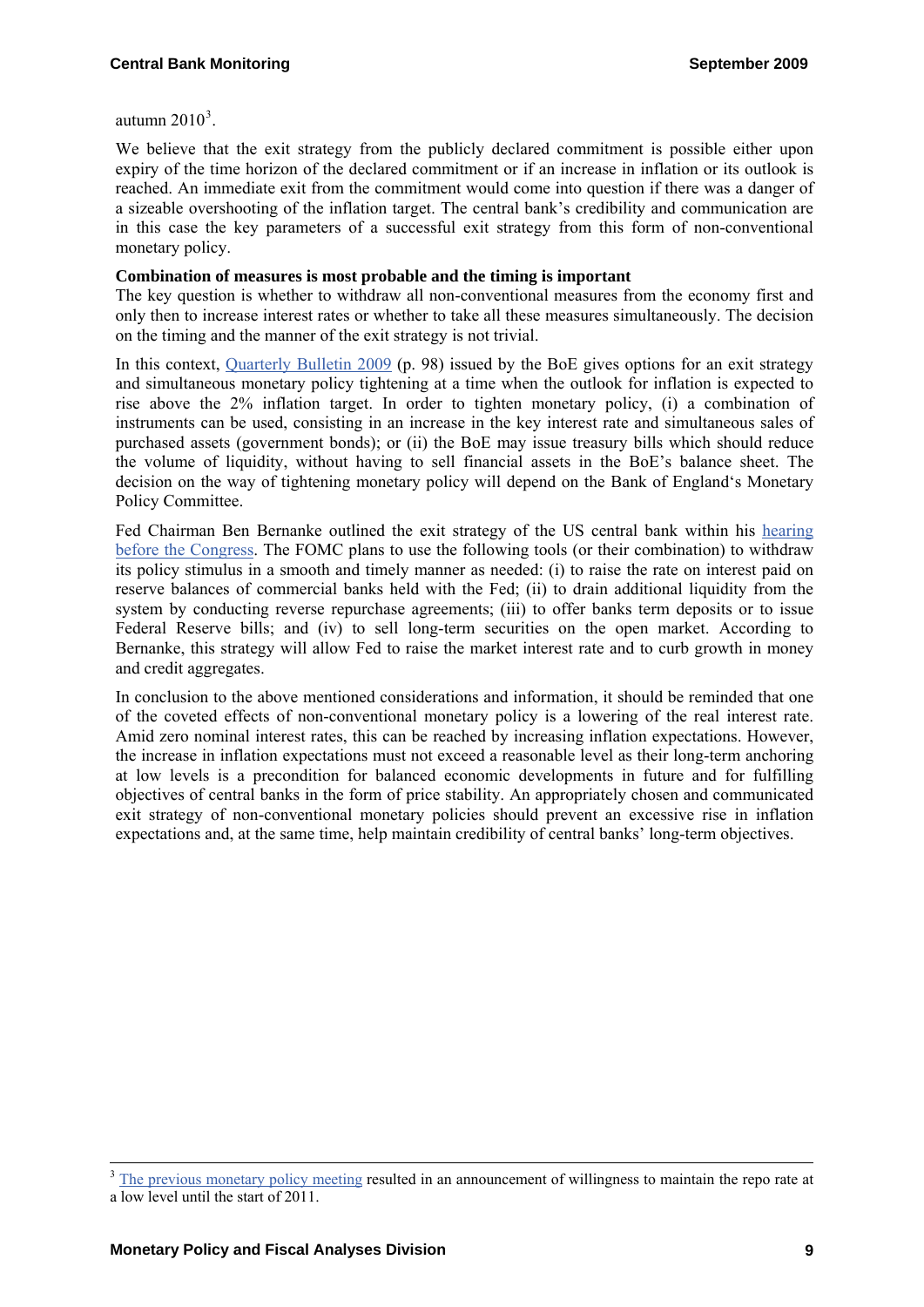# **4. Selected speech: Small lessons from a big crisis**

*Andrew G. Haldane of the Bank of England derived [several lessons from the current crisis](http://www.bankofengland.co.uk/publications/speeches/2009/speech397.pdf) and presented them at the Federal Reserve Bank of Chicago 45th Annual Conference on 8 May 2009.*

The current crisis has raised a number of questions in the area of macro-prudential policy to which the answers will be formed over the next several decades. However, some lessons are already taking shape today. Mr Haldane's speech discusses seven issues, the unifying theme being informational failure.

## **Lesson one: Finance is no golden goose**

Mr Haldane gives the following example: Imagine having placed a hedged bet back in 1900. A GBP 100 long bet is placed on UK financial sector equities together with a GBP 100 short bet on general UK equities. In effect, this is a gamble on the UK financial sector outperforming the market. How would that bet have performed over the intervening 110 years?

For the first 85 years this strategy would have been rather staid. By 1985 your profit would have been GBP 500, at an annual average return of 2%. However, the following twenty year period (1986–2006) transformed that picture – by the end of 2006 the once-staid strategy would have delivered GBP 10,000, at an annual average return of 16%. As Mr Haldane comments, banking became the goose laying the golden eggs.

The past two years have undone most of these gains. The cumulative fall in UK bank equities was 80% in March. By the end of 2008 the banking gamble would have delivered a capital sum of GBP 2,200, at an annual average return of 3% (for the period 1900–2008).

So what lessons do we take from this? At one point, banks appeared to have discovered a money machine, beginning to "lay golden eggs". However, this notion has been buried for good by the events of the recent months. As Mr Haldane sums up the first lesson – to avoid similar situations in the future, we should aspire to a financial system where there is greater market and regulatory scrutiny.

## **Lesson two: Unless the golden goose is geared**

Mr Haldane opens this part of his speech with an analysis of the ROE indicator as the product of return on assets and leverage. The former is a measure of management skill in extracting profits from a pool of assets, while the latter is a measure of success in gearing up those assets.

Movements in leverage have been the dominant driver underlying ROE developments in UK banks – both the rise to 24% in 2007 and the subsequent fall in 2008. Global banks seem to have targeted ROE, as they could not afford to have lower return on equity than their competitors. They made heavy use of leverage to reach the required ROE levels. Leverage thus increased in the financial system as a whole.

And what are the lessons according to Mr Haldane? First, when evaluating banks and their management, there is a need for greater focus on returns on assets rather than on equity. Second, there is a need to place much stricter system-wide limits on leverage.

## **Lesson three: Size does matter**

The "80/20" rule has its origin in the study of contagious diseases: for a number of diseases, 20% of the population account for around 80% of the disease spread. The present financial epidemic has broadly mirrored those dynamics. The failure of a group of large, interconnected institutions (Fannie and Freddie, Bear Stearns, Lehman Brothers, AIG) contributed disproportionately to the spread of financial panic.